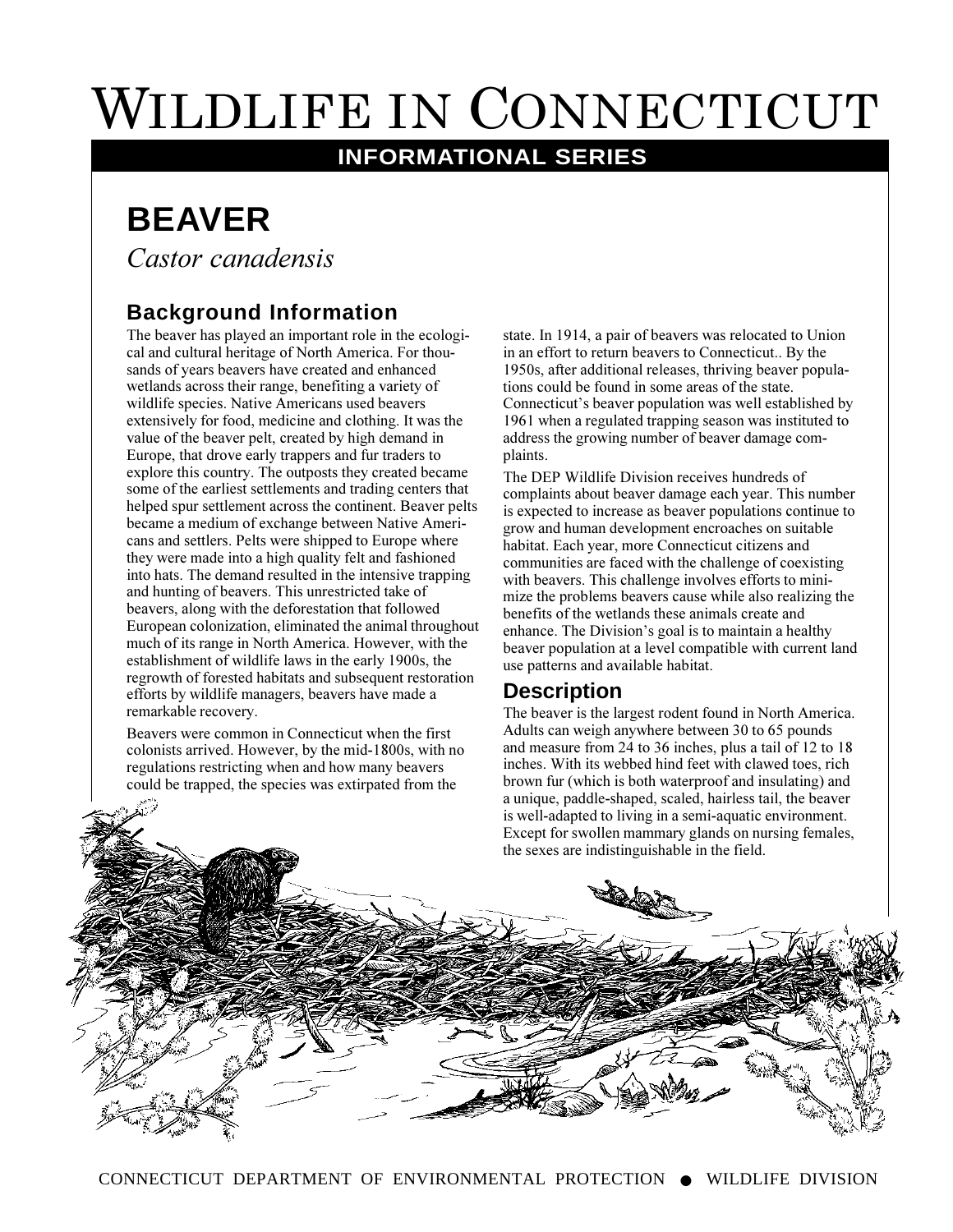#### **Range**

The beaver's range includes most of the forested regions of North America, from Alaska across Canada, and as far south as central California, northern Nevada, northern Mexico, the Gulf coastal plain and extreme northern Florida.

# **Habitat and Diet**

Beavers can be found inhabiting rivers, streams, lakes, farm ponds, swamps and other wetland areas. They feed on the leaves, shoots, twigs, roots and outer bark of trees and shrubs. Preferred woody plants include aspen, willow, birch, ash, alder and apple, although beavers will use any type of tree or shrub species if preferred foods are scarce. A variety of aquatic plants, like water lilies and pond weeds, and other plants, like sedges and grasses, are consumed during summer.



# **Life History**

Beavers are monogamous, having only one mate during the breeding season and often for life. Breeding occurs in midwinter and, after a gestation period of 100 to 110 days, a single litter of two to five kits is born in May or early June. At birth, the kits are well-furred and possess fully developed teeth. At two to three weeks of age they begin to eat vegetation and are weaned by about six weeks. The young remain with the adults as a family group or colony until their second year. At that time, the adults drive the young beavers out of the territory, forcing them to migrate and search for mates and unoccupied habitat in which to establish a new colony.

#### **Habits**

Beavers are best known for their unique dam-building ability, which enables them to modify the habitat to meet their needs. By cutting sticks and branches and shoving them into the stream bottom and then piling mud and other debris on top, beavers are able to dam a stream and create a pond, or beaver flowage. The flowage provides

beavers access to food and protection from terrestrial predators. Water in the flowage must be deep enough to provide a zone of unfrozen water below winter ice. Beavers may also try to dam the outlets of man-made ponds and lakes. They create dams through instinct and in response to the sound and, to a lesser extent, the motion of running water.

A dome- or teepee-shaped lodge is constructed by beavers out of sticks and mud within the wetland, upstream from the dam. The lodge contains a dry inside chamber which provides cover from the elements and a place to raise young. There are usually several underwater entrances to the lodge. Beavers also may build dens along rivers by digging underneath overhanging root masses or into the bank. The entrance to a bank den may be covered with sticks and mud.

Beavers are active year round. They are mainly nocturnal, but are sometimes observed during daytime. Activity is concentrated in the vicinity of the lodge and dam, but, if necessary, beavers may travel several hundred feet from the water in search of food and materials for lodge and dam maintenance. In the fall, a cache, or feed bed, is usually placed just outside of the lodge by anchoring sticks and branches in the muddy bottom. The beavers will feed on this food supply during winter when the pond or flowage is iced over.

Territorial by nature, beavers will not tolerate other beavers within their colony's home range. An established colony in midwinter typically is comprised of an adult pair, two to four kits and two to four yearlings (18 months old). Established colonies are occasionally forced to move if their food supply is depleted, but this may take many years, depending on the amount of food available to the colony.

# **Interesting Facts**

Beavers use their tail as a support when standing, a rudder when swimming and a warning device for other beavers when slapped on the water. Fat also is stored in the tail to provide a beaver with energy during winter.

When under water, thin membranes protect the beaver's eyes and internal valves automatically close within the ears and nose. The lips seal tightly around the incisors, an adaptation for feeding underwater. Like all rodents, a beaver's incisors constantly grow.

Beavers have a pair of large scent glands, located near the anus, which produce castoreum oil that they deposit on scent mounds. Castoreum oil has been used as an ingredient in some perfumes. Another pair of glands near the abdomen secretes an oil that is used in grooming. A specialized toenail on each hind foot acts as a comb to spread the oil over the fur. Pelts are considered prime during winter, when the fur is thickest and most valuable. Today, pelts are used in making coats, hats, blankets and other accessory garments, and the meat is sometimes consumed by those who trap beavers.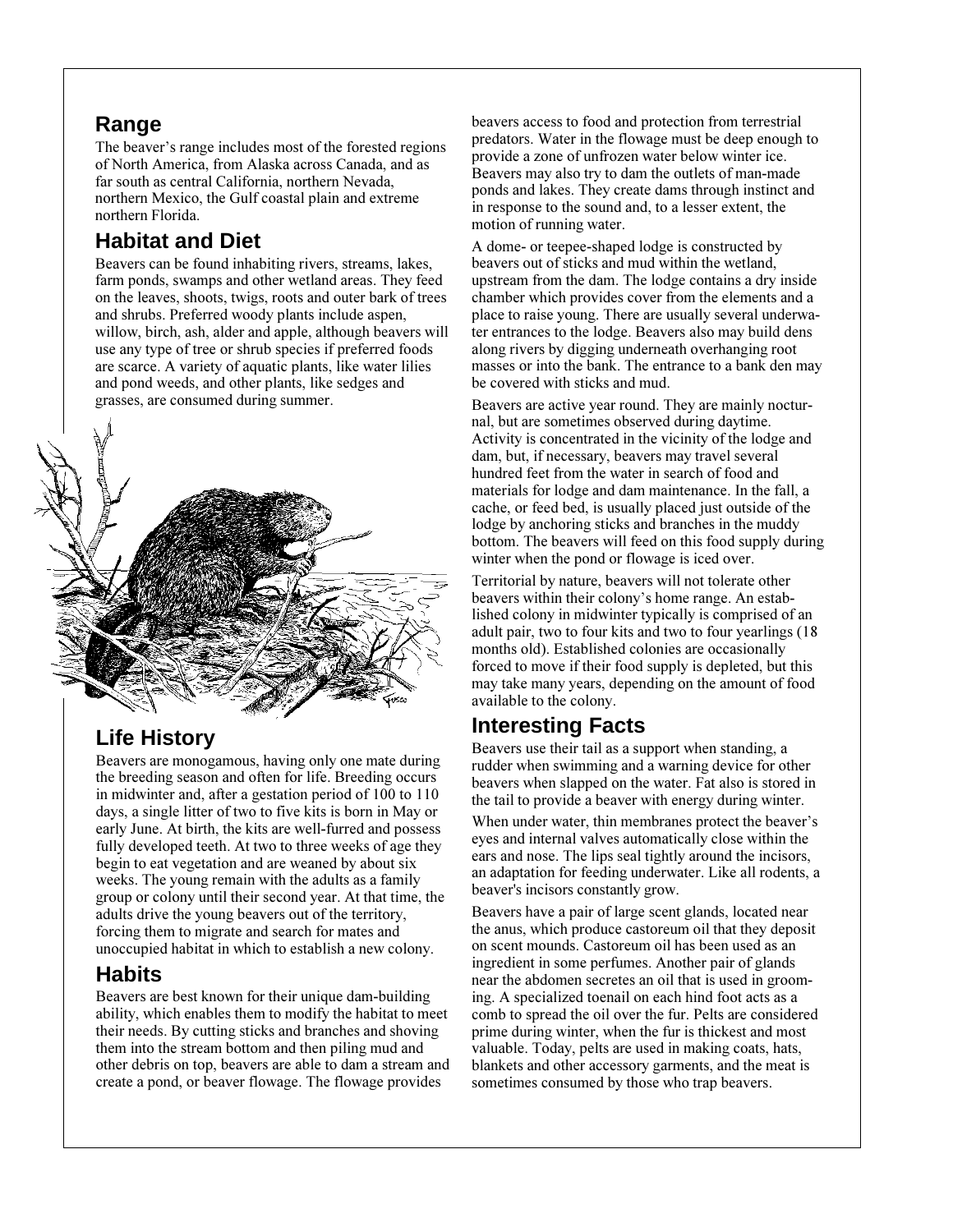#### **Benefits**

Beaver ponds and their associated wetlands provide habitat for a wide variety of animals, such as insects, spiders, frogs, salamanders, turtles, fish, ducks, rails, bitterns, flycatchers, owls, mink and otters. Dead standing trees killed by flooding provide preferred nesting habitat for colonies of great blue herons and cavity-nesting birds, such as the wood duck and hooded merganser. Beaver ponds also filter and trap sediments and excess nutrients, serve as water storage and recharge areas, and provide opportunities for canoeing, fishing, wildlife observation and waterfowl hunting.

# **Beaver/Human Conflicts**

Beaver/human conflicts have been increasing in recent years due to human encroachment on wildlife habitat and a growing and expanding beaver population. Because beavers have the ability to build dams to impound water, they can dramatically alter the environment in which they live. The problems beavers can cause fall into two main categories, tree cutting and flooding. In some cases, beaver activity can threaten property, agricultural crops or public health and safety.

Beaver dams also may negatively affect other natural resources. For example, dams can serve as barriers to migrating fish and cause inundation and siltation of rare plant and animal habitats.

There are also instances when landowners are unwilling to tolerate any beaver activity on or near their property. Unfortunately, there are no known repellents that are effective against beavers and harassment generally does not cause beavers to abandon a site. In rare instances, such as when a young beaver has not established a territory, continual removal of dam material may persuade it to abandon the site (see **Breaching of Dams**).

In an effort to assist landowners with beaver conflicts, following are descriptions of a number of options that may help alleviate problems caused by beavers.

**Tolerance:** In many instances, people experience relatively insignificant beaver damage, such as the cutting of trees around a pond or lake or the flooding of an existing wetland area. The beavers are simply doing what is natural and tolerating that activity is part of coexisting with wildlife. The changes that occur when beavers flood an existing wetland, dam a stream or flood standing trees may be aesthetically unpleasant to landowners. However, people should realize that wetlands are dynamic systems that change over time. The Wildlife Division encourages landowners to develop a tolerance and appreciation of beavers and the benefits they provide for wildlife and humans alike.

**Protecting Trees and Shrubs:** The most effective way to protect trees and shrubs from being cut by beavers is to place heavy-gauge fencing with a mesh opening of no more than 2-inch x 4-inch around the base of the plant, six inches away from the trunk and extending to a height of four feet. (Chicken wire will not deter the powerful chewing of beavers.)

#### **Exclusion Fencing at Cul-**

**verts\*:** In many cases, beavers cause flooding of roads and adjacent land when they directly plug a culvert. In some cases, this can be



prevented by staking a strong woven wire fence, 10 to 15 feet in front of the culvert, which physically prevents the beavers from accessing and plugging the culvert. Ideally, the beavers build a new dam against the fence and the culvert remains open and continues draining water that spills over and through the fence and beaver dam. Factors such as water depth, topography and wetland substrate need to be assessed before placing a fence in front of a culvert.

**Water Level Control Devices\*:** In certain situations a water level control device (WLCD) may be effective in reducing flooding to a tolerable level for landowners while maintaining suitable beaver habitat. "Water level control device" is a term used for any device placed through a beaver dam to drain water from the flowage. Plastic perforated pipes, wooden boxes with mesh bottoms, perforated aluminum culverts and culverts made from layers of mesh are all types of WLCDs.

#### *Combination Exclusion Fencing and Beaver Pipes*